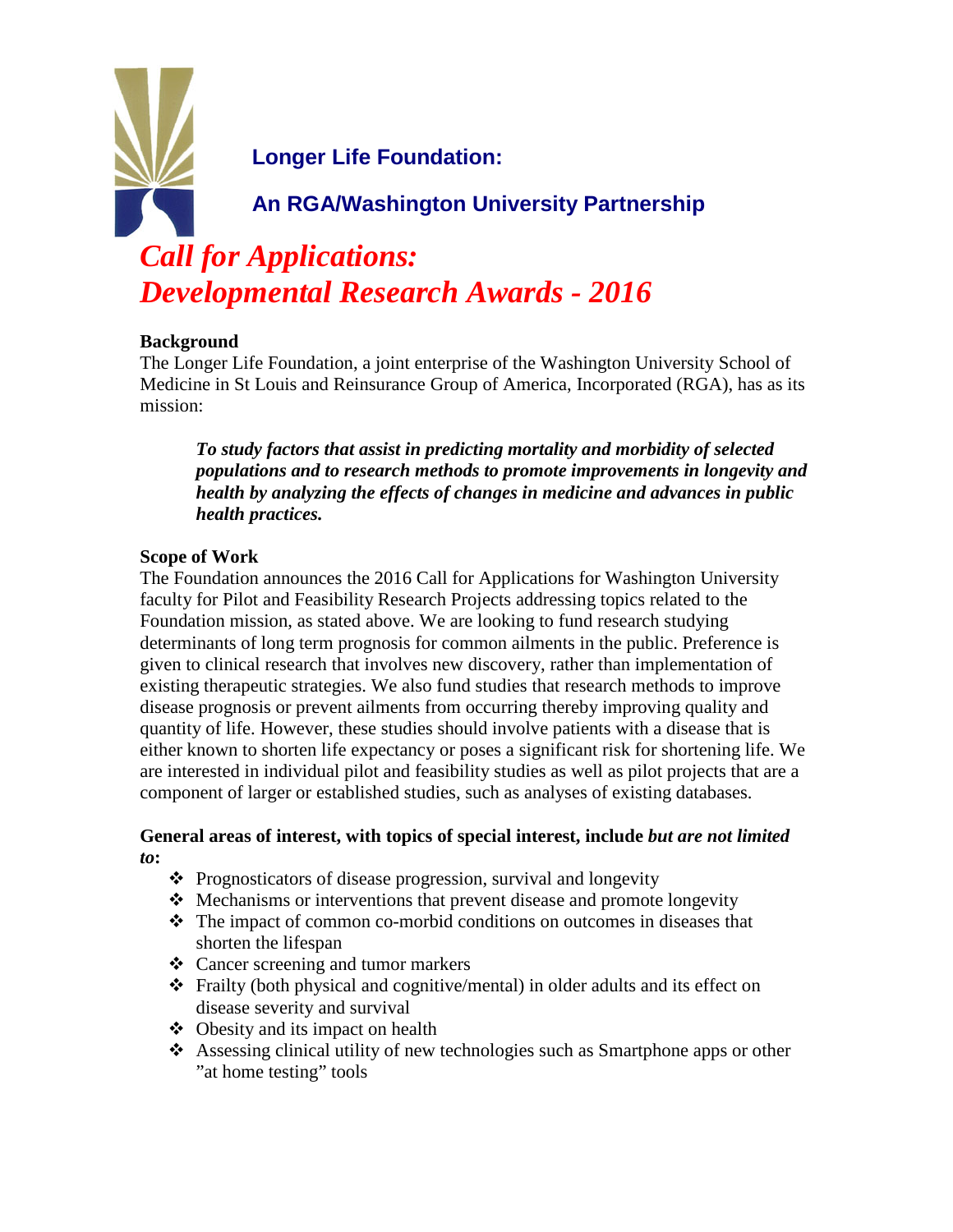#### **Criteria for evaluation**

Following are several criteria that are considered when reviewing Longer Life Foundation grant applications. One or more of these criteria should be included in each application. No one of them is more important than the other. Strong proposals might emphasize some more than others.

- Applicable to broad audiences or populations.
- Enhances length or quality of life.
- Practical: results can be used to prognosticate a particular disease or risk factor or improve diagnosis of disease.
- Innovative: new technology or direction, not just refinement of an existing procedure or approach.
- Preventive approach, including primary prevention of a particular disease or disability and prevention of sequelae or complications of disease.

More information on the Longer Life Foundation and a listing of studies that have been funded in the past can be found at the Foundation's website: [www.longerlife.org](http://www.longerlife.org/)

#### **Who is Eligible?**

- Young investigators with at least two years of research experience who are interested in longevity-related research and have yet to obtain independent funding.
- Established investigators who are developing a new direction in research on determinants of health and longevity.

Investigators must have an M.D., a Ph.D. or similar degree in their field and have an affiliation with Washington University in Saint Louis. Post-doctoral fellows are not eligible.

#### **Awards**

In 2016, four to five grants will be funded. The project period is October 1, 2016 – September 30, 2017, and the amount of funding for each grant is between \$20,000 and \$50,000 (direct costs). Following the review of proposals for scientific merit, budgets may be negotiated with individual investigators. A second year of funding may be requested and requires submission of a competing renewal application in the 2017 grant cycle, demonstration of satisfactory progress, and justification for a second year of funding.

#### Terms of awards

All applications must have appropriate institutional regulatory approvals before funds can be released. Grantees will meet with the Chairman of LLF's Scientific Review Committee at the beginning of the project period to discuss their study and again at six months to review their progress and future plans for the research. Grantees are required to submit a final report at the completion of their study or a progress report after a year of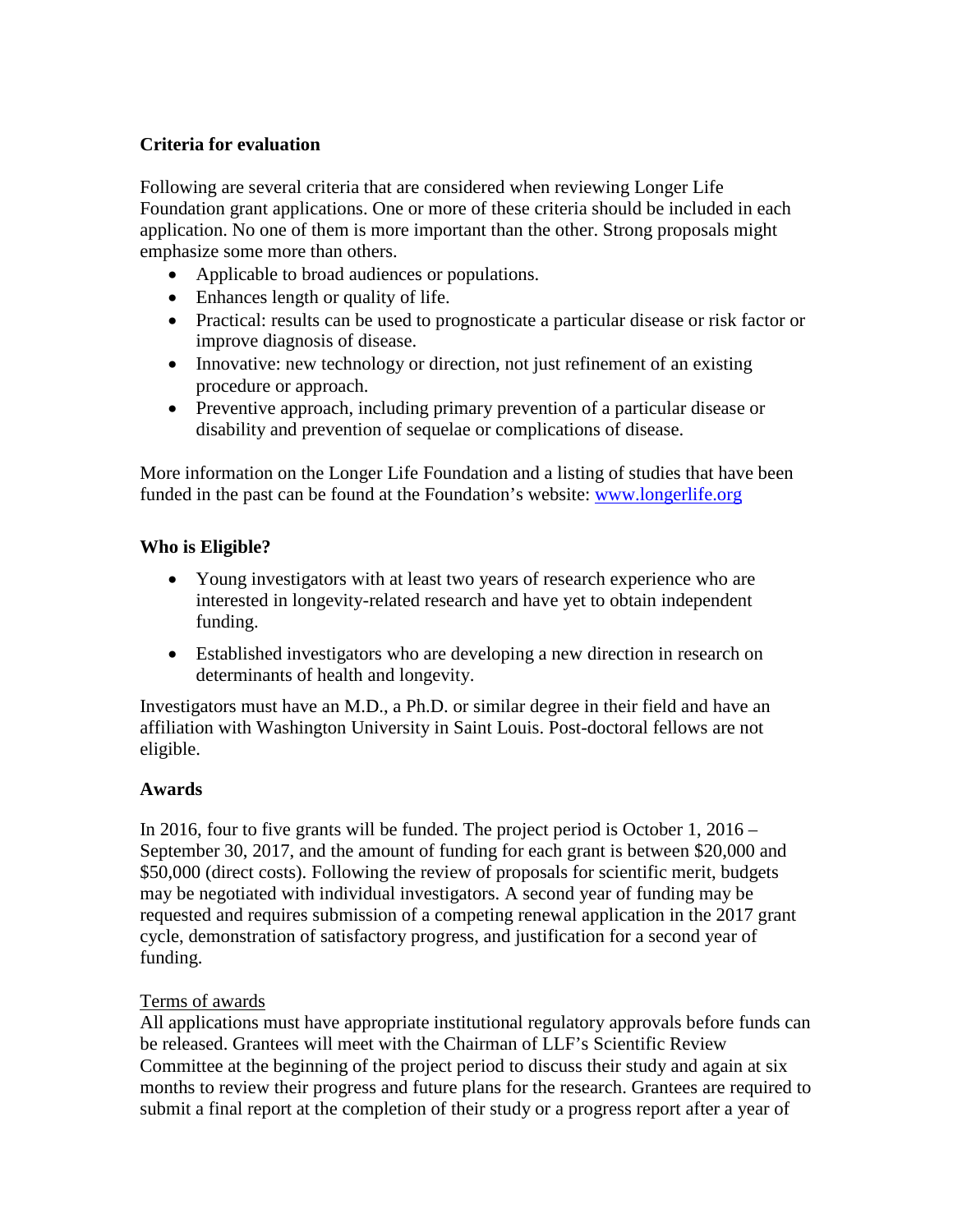funding. This report will be posted on the Longer Life Foundation website. Grantees are asked to inform the Foundation when their research is published and all publications should acknowledge support from the Longer Life Foundation: A RGA/Washington University Partnership.

## **Dates**

- Letters of Intent are due by February 22, 2016
- Decisions regarding approval to submit a formal application will be provided by April 25, 2016
- Applications are due by June 3, 2016
- Notification of awards will be made by September 1, 2016
- Funding begins October 1, 2016

## **Application Procedure**

Investigators interested in applying for funding **MUST** submit a Letter of Intent. Only those investigators whose letters pass that level of review will be invited to submit a full application. All Letters of Intent will be reviewed by the Scientific Review Committee and the Foundation's Advisory Group. Decisions to invite an investigator to submit or not submit a full application are based upon the relevance of the research to the Foundation's mission and the number of grants that can be awarded that year. All investigators are given feedback on the decision made on their Letter of Intent.

## Letter of Intent

Letters of Intent are due by February 22, 2016 The letter should include the following:

- A one- to two-page description of the research, including project title, aims, method of approach, relevance to the mission of the Longer Life Foundation and the Scope of Work.
- NIH-format biographical sketch

The Letter of Intent and biographical sketch should be submitted as a SINGLE electronic file.

Please submit to both:

- Philip Smalley MD at: [psmalley@rgare.com](mailto:psmalley@rgare.com)
- David Alpers MD at: [dalpers@dom.wustl.edu](mailto:dalpers@dom.wustl.edu) with a CC: to [jheins@dom.wustl.edu](mailto:jheins@dom.wustl.edu)

Letters of Intent will be reviewed and feedback will be provided by April 25, 2016.

## **Applications**

Applications are due June 3, 2016. The application should be submitted in a SINGLE electronic file and must include:

- Title
- Abstract (1 page)
- Summary and description in lay language (1 page)